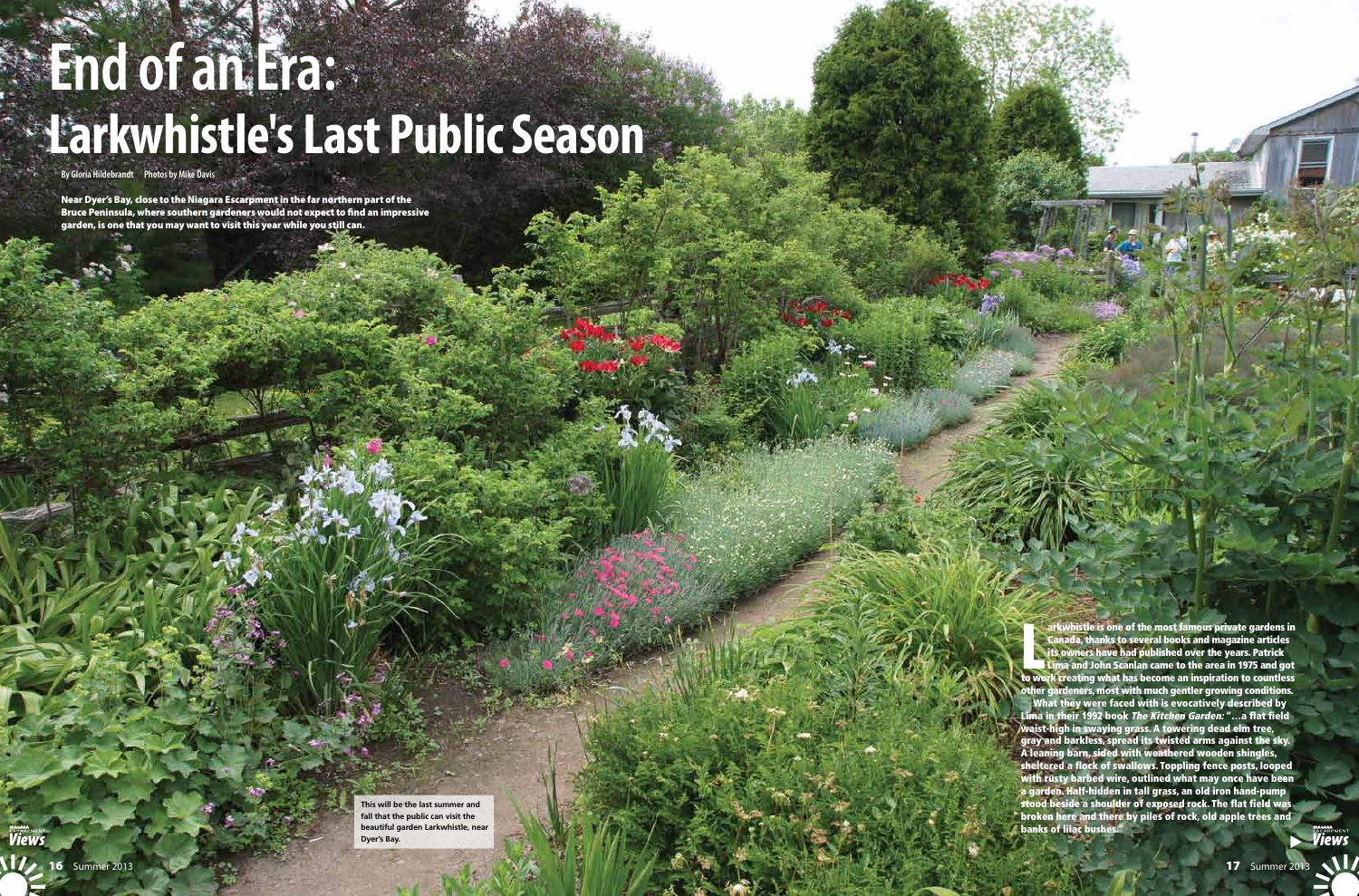They began growing food organically. Then as is usual for gardeners, they became more ambitious.

"John tells me that when he first saw the flat hayfield that was to become our garden, he thought, 'I'd like to make something beautiful here.'" So wrote Lima in their 1998 book, *The Art of Perennial Gardening.*

What they achieved is amazing: a beautiful combination of flowers, vegetables, herbs, fruits, shrubs, trees, in a one-acre space that is large for a garden but actually small for the wealth of what they grow. Everything is intensively planted together, vegetables among flowers, which in some places have been planted



according to colour schemes, with the result being a lush, rich space that intoxicates with scents and buzzes with bees, butterflies, birds and hummingbird moths.

Those who like structure in a garden will admire the harmony created by the rustic components here. There are no stretches of lawn, only narrow, hard-trodden,

permanent walking paths around rich beds. Cedar rail fences divide the space. Arbours provide height, support for vines, and vertical interest. A few wooden benches are available, but not enough to be a distraction from work. Containers and pots of plants add variety through the garden. Concrete pools of sun-warmed

water are spaced throughout, providing easy access when watering is required.

### Hand Watering

"During the 18 years when we had no electricity and hence, no water pressure, we watered the whole garden with watering cans," explains Lima. "After we

'got in the hydro' as old-timers used to say up here, we still water quite a bit of the garden in the same way, warm water dipped from pools poured selectively on the thirstiest plants as and when they need it. We also use a wand attachment on a hose to water

▲ **One of the seven water-and-fish-filled pools throughout the garden that make watering by hand convenient.** ◀ **Although the plan was to stick to organic vegetables, perennial flowers in colour schemes were soon added. Scanlan loves roses and takes care of the flowers while Lima tends the veggies.**

**House with a view: front windows look onto the one-acre front yard that is the intensively planted Larkwhistle Garden** ▼